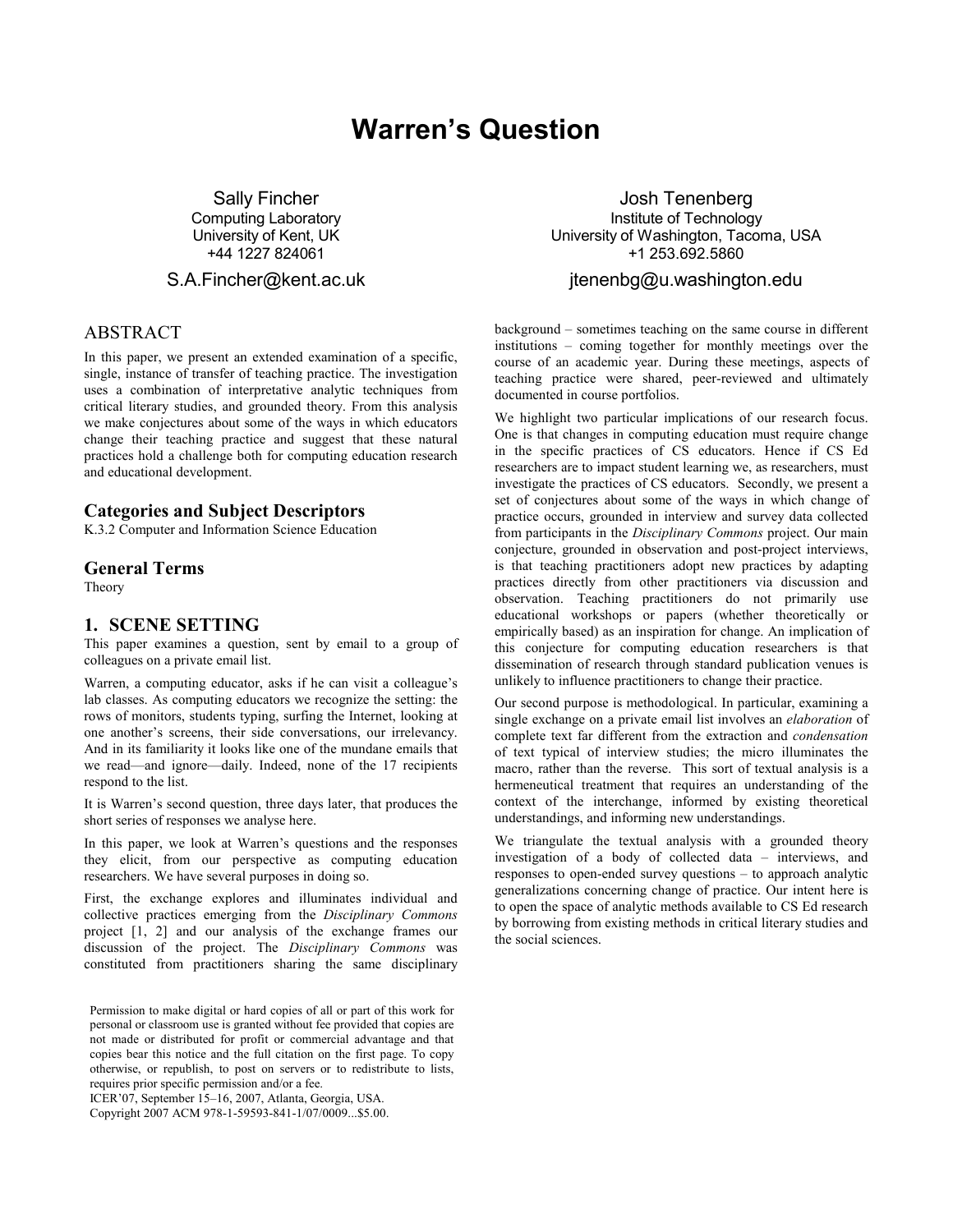#### Warren's First Question

| Date:         | Fri, 15 Dec  |  |  |
|---------------|--------------|--|--|
| From:         | Warren       |  |  |
| To:           | Mailing List |  |  |
| Subject: Help |              |  |  |

I have had an awful Semester and need some help and advice urgently! Some of you lecture interactively in lab classes, i.e. the students are expected to work while you teach. If you are one of those can you let me know when I can come to watch a session? I don't mind if it can't be until next year although I would prefer it to be as soon as possible. In the meantime, merry Christmas.

Warren

# 2. THE POLITICAL CONTEXT OF SELF-DISCLOSURE

Superficially, this seems to be an innocuous message. We understand Warren's question as a speech act [3]: that is, a request for help with a problem. However, when examined more closely, all is not what it seems. The first point is contextual: Warren has not sent this message to an individual, nor to a handpicked group of friends. He has sent it to a mailing list of 17 teachers of introductory programming courses, people who teach in different institutions, in different types of institutions, geographically distributed across the UK.

Why would anyone send a message like this to a mailing list? The fact that he does exposes something about the character of Warren and the character of the group to whom he is writing.

Teaching is an inevitably situated practice [4, 5]. It exists within a set of requirements and forces that characterise it within different contexts. Institutions have quality assurance procedures, internal and external examiners, accreditation boards. Departments have intake standards, student feedback, peer observation and review. Courses have syllabi and are expected to deliver "learning outcomes" as preparation for advanced learning in subsequent courses. At any of these levels it is possible to say "things are not going well", but there is a cost. Costs might range from colleagues' raised eyebrows to (in extreme cases) loss of employment, but within every institutional context there are disincentives for self-disclosure.

Thus, the disclosure in Warren's question marks this venue as one in which the gains he hopes to achieve (in self-improvement and subsequent improvement of student learning) exceed the costs associated with his seeking help and advice. This suggests that he has a high trust in the group that is receiving the message (and reciprocal low fear of disclosure) and that he is (relatively) unconcerned that they will think ill of him for the content of this message. We can conjecture as well that Warren believes that the people to whom he sends his email will not respond with disparagement or scorn, but that they will cooperate. Although it is worth note that cooperation would not be without cost to the

respondent: Warren wants not only to observe a colleague within their classroom, but wants "help and advice" as well, suggesting that the observation will be preceded and/or followed by discussion.

Who is *not* subscribed to the email list is as important as who is. The members of the list do not include administrators or supervisors; all are practicing teachers and all are teaching the same subject matter at the same place in the curriculum. Thus there are no power differentials between members. In short, this email list is a safe place in which to make such requests.

## 2.1 An uncommon request

On further consideration, though, Warren's question does not appear to be so ordinary. It is not a common practice among tertiary educators to observe teaching in someone else's institution. Although peer observation is becoming more common within departments (sometimes within institutions) [6] it is essentially unheard of between institutions. And when the motivations for peer observation are examined, this is not surprising. They are, in general, linked to the quality assurance and staff development of the observed teacher. From that perspective there is simply no point in observing practice to ensure the quality of teaching in some other institution, nor any incentive to develop their staff. Warren's request is, in fact, an inversion of this "normal" purpose for peer observations. The observation is not for quality assurance or for staff development for the observed, nor is it externally imposed. It is instead requested by the observer for his own professional development. Warren's first question thus presents in a perfectly straightforward manner a request to traverse institutional boundaries to watch what happens behind a normally closed classroom door. In both the fact and the nature of this request, the Disciplinary Commons, the collective practices of its community—and Warren's participation in it— has normalized an extraordinary practice.

## 2.2 The Disciplinary Commons

The Disciplinary Commons project had two primary objectives: to document and share knowledge about teaching and student learning in Computer Science (CS) classrooms, and to establish practices for the scholarship of teaching by making it public, peerreviewed, and amenable for future use and development by other educators. The mechanism for achieving these goals was through a series of monthly meetings during the 2005-6 academic year involving Computer Science faculty, one cohort of ten CS faculty in the US and one cohort of twenty in the UK. Meetings were focused on the teaching and learning within participants' classrooms, with each person documenting their teaching in a course portfolio. Twenty-eight of the thirty participants concentrated on the introduction to programming (itp) course at their institutions. The email list on which Warren's question appeared was among the UK participants following the year of monthly meetings.

This project was *disciplinary*, in that it traded on the shared disciplinary knowledge among teachers who teach the same things.

[Samuel] Yes, there's a teaching and learning group that has meetings roughly every other week, and I've attended a few. Several of my colleagues (on the Math side of the department) have done presentations, but many of the topics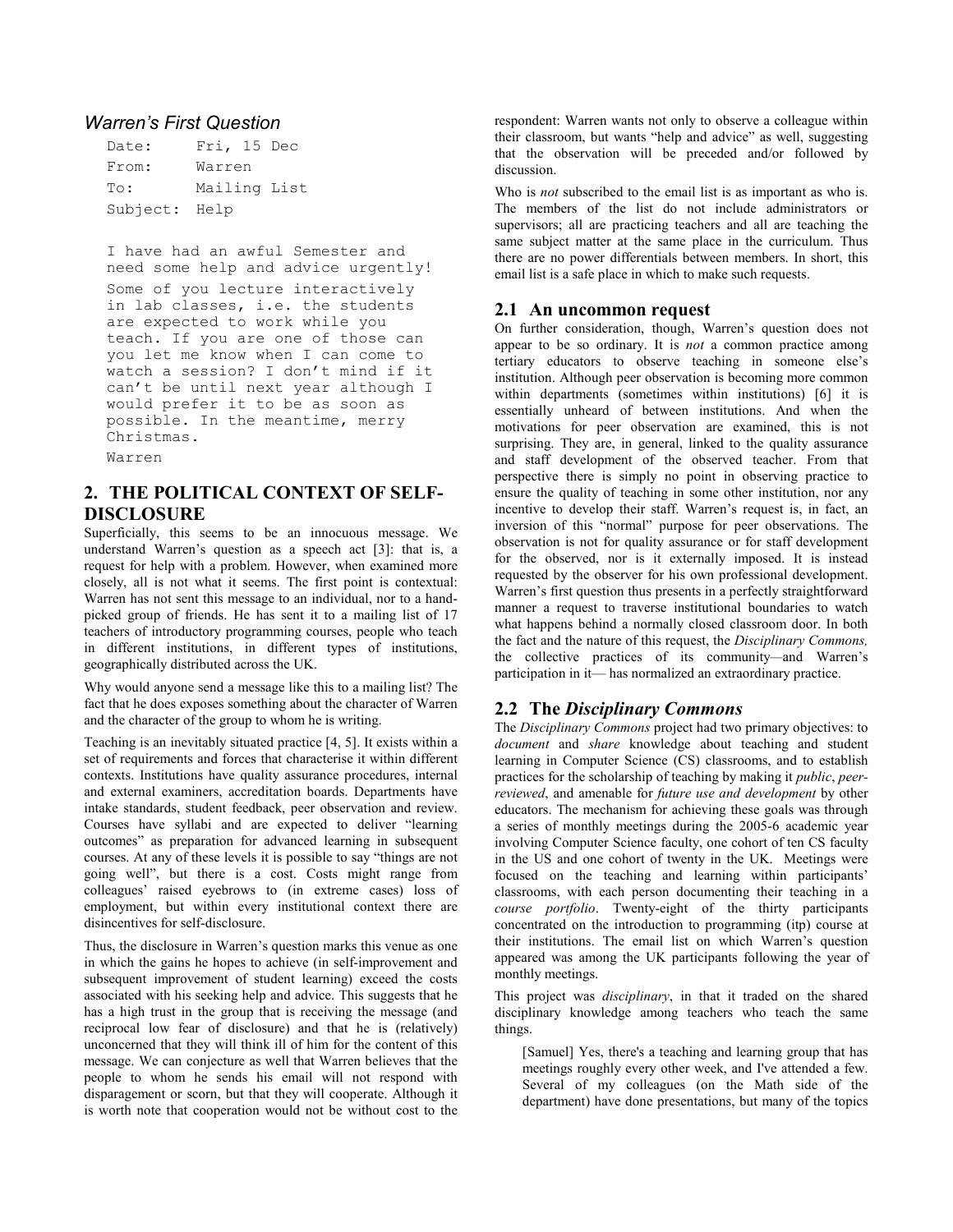don't seem immediately relevant to CS. That was the beauty of the Commons group—all CS, all the time!

And the project created a commons in the common knowledge that was developed about one another's courses, contexts, and teaching during the monthly meetings. This commonplace familiarity is aptly displayed in the matter-of-fact statement "Some of you lecture interactively in lab classes" in Warren's first question.

#### 2.3 The practice of peer observation

One of the features of the Disciplinary Commons was that each member observed the classroom teaching of another and was, in their turn, observed. Each observation followed the same form. The pair first met and the observee described the context of the teaching event to be observed, the material covered, its place in the course and in the curriculum, etc. Then the practice was observed during one of the observee's regular class sessions, situated in the observee's classroom. Following this, the observer and observee discussed and debriefed the session.

[Elizabeth] The most influential thing for me was the observation visits where I went to University N and observed Emma, and also George from University E, he came to visit me … And what it did was it forced me to reconsider the whole approach I take to my lectures.

The power of this practice rested precisely on the fact that there was no purpose in doing it except to exchange ideas and to be of help to each other. No judgments were passed, no quality mechanisms engaged. Additionally, because the participants were in the same discipline, teaching the same course, observers easily understood the significance of what was taught.

[Frank] That was very interesting. I mean we do peer observation in this department as part of our quality process, but it's rare that you actually get to go and see someone teaching what you teach, so it's certainly offered a completely new experience in that respect.

Unexpectedly, whether because observers were observing outside their home institutions, or whether because they were highly sensitised to the curriculum and material being delivered, observers were especially struck by aspects of context that are normally invisible. These observations included the physical setting of the university, the material and technological objects within the classroom, the student interactions with one another. The shared disciplinary background meant that, for the observer, the observation began not when entering the classroom, but when leaving their own.

[Daniel] I have never had any externality on teaching – the peer review process, the exposure of ideas, you present ideas and get them hammered down, that's all part of what I do on a day-to-day basis in the research, whereas teaching's something I keep in my pocket, you know? … the thing that kept me going was the fact that I'm getting this externality on the process … This peer review. Those things that characterize good research projects … keeping up in the field, being aware of what other people are doing. I didn't do any of that for my teaching. I do now.

[Elizabeth] that's very, very different, a marked difference, and I wouldn't have known about that if I hadn't been and visited and seen it happening. So the peer observation visit was a great revelation for me.

## 2.4 Pull transfer

We can only hypothesize about Warren's intention in asking if he can observe someone, but we believe that it relates to a phenomenon we call pull transfer.

The normal mechanisms employed for transfer of ideas in teaching and learning are in the mode of disseminator push: that is that something is identified (a teaching method, a "best practice", a theory) and it is packaged and promoted to interested parties by a staff developer or a researcher, via mechanisms such as papers, books, websites and workshops. This is the trajectory that is often assumed for educational research—that "dissemination" to practitioners occurs simply by virtue of publication in a research venue. However, evidence from empirical studies suggests that transfer of practice and knowledge to practitioners is rarely occasioned by these research-to-practice, top-down methods [7, 8].

Teachers change their practices, adopting (transferring) ideas and materials from direct, personal contact with other practitioners as and when they need – often in very small, partial, pieces ("piecemeal accretion") or by virtue of having experienced it in another institution and, with a change of employment, importing it to a new context ("charismatic embedding"). Thus these transfers are achieved directly from practitioner to practitioner, from one specific setting to another, mediated neither by theory, researcher, or staff developer.

Survey results from the Commons participants support the conjecture that knowledge transfer rarely happens top-down, from researcher to practitioner. When asked "What published material do you read with regard to your teaching?", seven participants mention reading technical publications related to disciplinary knowledge, five mention textbooks, five mention CS Ed practitioner conference proceedings (with all five mentioning the SIGCSE Symposium by name). Only one of the thirty people surveyed, (a CS Ed researcher), mentioned reading the CS Education research literature; and none mentioned reading research in the learning sciences, in the behavioural or social sciences, or disciplinary education research in cognate disciplines (such as mathematics or physics).

And pull-transfer seems to be what is happening in Warren's case, reproducing the practices normalized during the Commons. Warren wants to "pull down" the bits of practice that he needs. No one is selling these ideas to him; no-one is holding a workshop or promoting lectures-in-labs as a "best practice". And Warren is not asking for references to the literature. Rather, Warren has identified both his own need and a source of solutions. He wants to expose himself to practices "in the wild", to see how someone else does it, and to see what he can use from it – not wholesale, not as a piece, but adapted and adopted to his local context with specific constraints [9].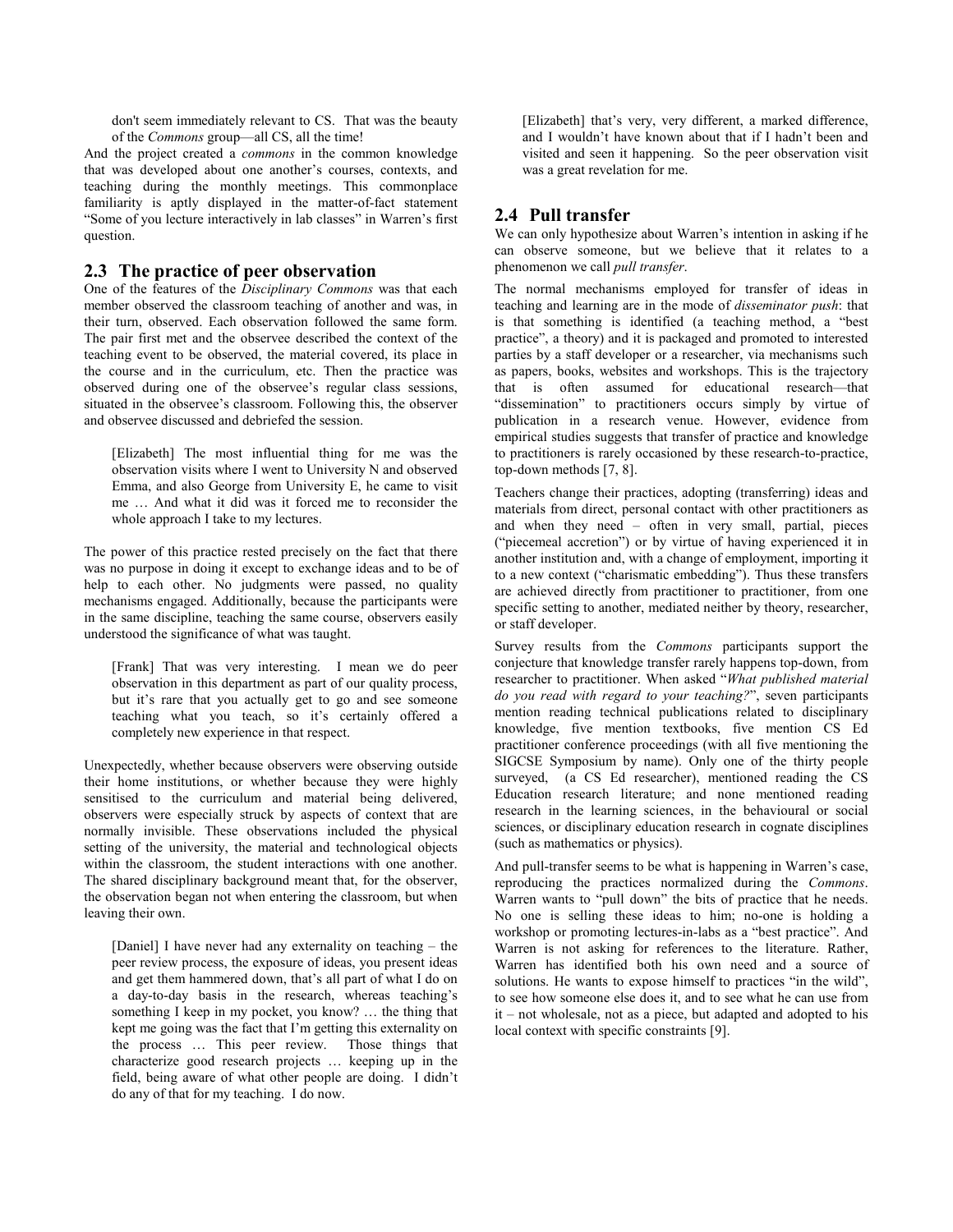## Warren's Second Question

| Date: | Mon, 18 Dec          |
|-------|----------------------|
| From: | Warren               |
| To:   | Mailing List         |
|       | Subject: Help again? |

Oh dear, a bad year just got worse. I have had some replies to my email of last week so please keep them coming, especially if you are planning to give a lab-class style lecture some time soon. In the meantime, most, if not all of you, will be aware of how my taskbook system works. The question is how do I avoid the possibility of forgery? At the moment the postgrads at each lab class sign off the tasks and are supposed to fill in the appropriate box on a spreadsheet. Sometimes they forget so when I get all the books at the end of the year I check those that haven't been filled in on the spreadsheet. Most of them are OK but this year it is clear that the student has blatantly forged the signatures, so how do I minimize the chances of this in future? The best solution we have so far is a signature plus a stamp. Has anybody got any better ideas?

#### Warren

## 3. A DIFFERENT REQUEST

No responses had been registered on the mailing list to Warren's first question three days prior. The first thing that Warren does with his second question is to send thanks to the people who have privately responded to his earlier request. This acknowledgement lets everyone know that the group is still functioning, that interest and help are available, even though group members have ceased to meet formally. At the same time, this message serves to reconstitute and reproduce the group, its internal relationships, and its shared practices of assistance and reciprocation.

He then prepares to ask a second question, by making an assertion about knowledge other group members have concerning his own practice and its use in context (that is, what he does, what it is for, and why he uses it in the way he does): "In the meantime, most, if not all of you, will be aware of how my taskbook system works."

#### 3.1 An unusual claim

This is an unusual claim, because it references a very detailed aspect of his practice, and asserts that this knowledge is shared. How have other members of the group come to be aware of this? This sort of knowledge is not on the surface, it is not available from a webpage, and not contained in a syllabus. Thus this claim is not only unusual in its specificity; it is also unusual in the casual manner in which Warren takes common knowledge for

granted. He does not re-describe his system—considerable in its complexity— but provides just enough detail for the group to index into shared memory.

He knows, as well, that "the taskbook" is not a common practice used by others in the group. This is because he knows their practice as closely as they do his.

[Elizabeth] ... we know more about each other's courses and our views and attitudes—than we know perhaps about our colleagues that we work with day in and day out.

[Albert] … to get that many people to share that kind of information in that amount of time was unreal. This is in huge contrast to what happens on the job.

Where Warren does provide considerable detail is about the specific, individual, problem he has encountered. This is something that has happened outside of the group's lifecycle and so no-one can know about it.

He then closes with a request for better ideas. This time, he is asking for a fix. He is not doing "pull transfer", he does not want to come and watch. He is drawing on the collective expertise of this group: "Here is my problem: do any of you have any solutions".

#### Later that same day … Chester's Response

| Date: | Mon, 18 Dec  |  |  |
|-------|--------------|--|--|
| From: | Chester      |  |  |
| To:   | Warren       |  |  |
| cc:   | Mailing List |  |  |

#### Hi Warren,

I used a system loosely based on your scheme this year - there's nothing like plagiarism, eh? The students have 24 exercises to complete this term, gaining a tick for each one.

The ticks were recorded by the tutor on a sheet of paper in the tutor's, not the student's, possession. The student has no ability to change/doctor the recording of the ticks.

Our tech folk built a web system so that the tutors could record the ticks after the lab, for easy access by the admin folk, for when warning letters etc needed to be sent, and to check on the course completion criterion. After requests by students, this was extended, so the students could check on their progress on-line too. Ostensibly, it is a secure system - so students cannot change the records!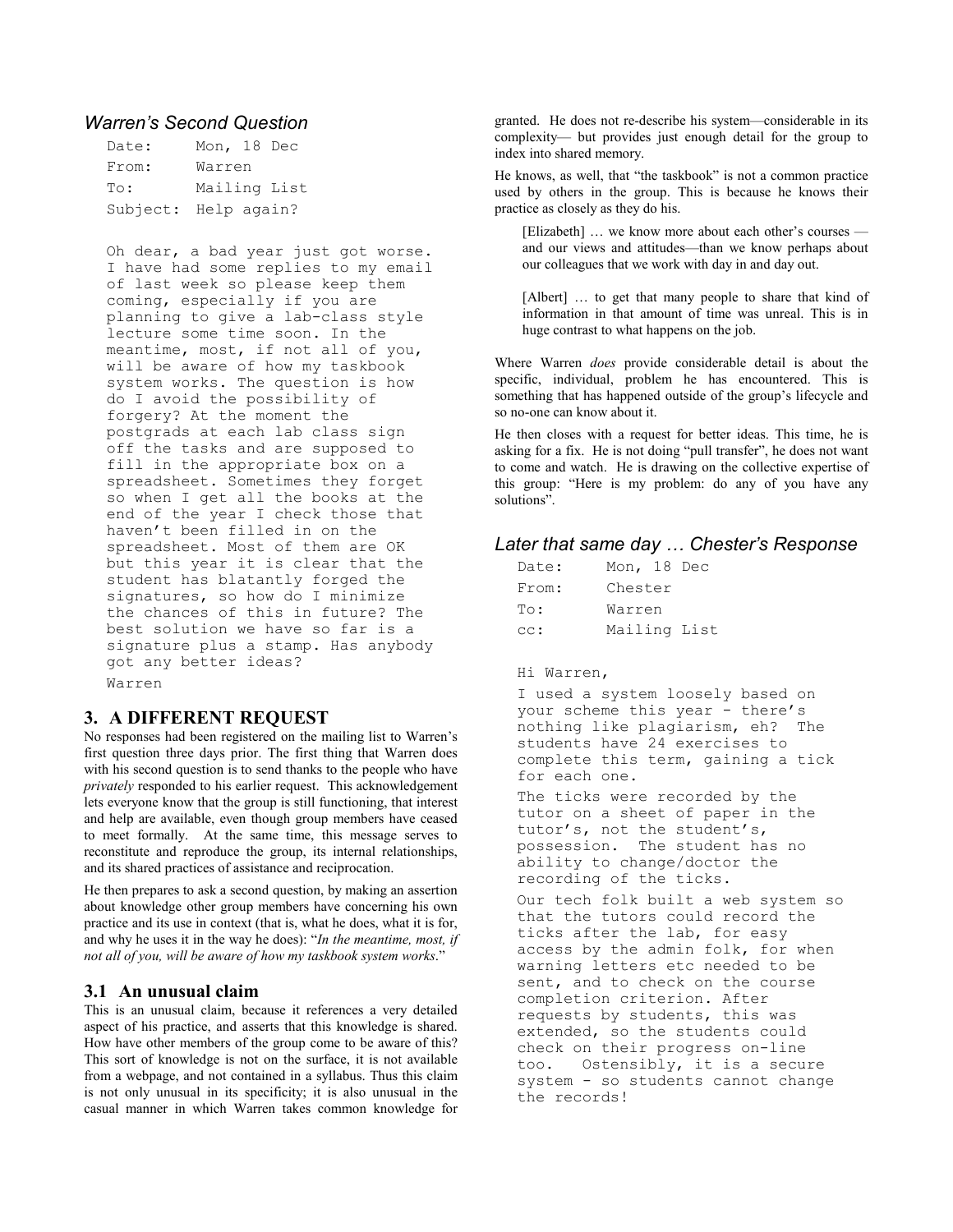```
So can you not resolve the problem 
by 
   (a) removing the "double entry" - 
of both tutor's spreadsheet and 
taskbook. make the tutor's copy the 
only and definitive version 
   (b) share responsibility between 
student and tutor for ensuring the 
recording takes place 
   (c) provide some on-line page 
showing the student's record 
(probably need to let a student see 
ONLY their own record) 
Lots more to say, but aware of e-
mail drowning being a potential 
problem...
```
Chester

Chester starts his response with a confession, a confounding factor that challenges the basis of shared knowledge "I used a system loosely based on your scheme this year". It turns out that, unbeknownst to Warren (or, we may guess, to anyone else on the list) there has already been "pull transfer" of this practice. Chester has seen Warren's taskbook in enough detail that he knows which parts he wants to use, which will work for him, and he appropriates them. It is important to note that this is not straight imitation; he does not take the "taskbook" wholesale, but adapts it to local circumstance. Rather than imitation, this is an example of an adaptation of practice involving a change of ownership, a case of transfer leading to transformation [9] and where borrowing a practice promoted its change [8].

We know that this is adapted practice, as Chester gives a detailed description, not only of what his new practice is, but also of a technical implementation.

#### 3.2 Loss of provenance

Chester's acknowledgement of this cycle of adoption and adaptation comes with the slightly shamefaced "there's nothing like plagiarism, eh?" This token symbolises one of the fundamental features that differentiate the activities of teaching and research. "Plagiarism" is about public attribution of the source of ideas, a basic requirement of research-based activity but one that is more-or-less unknown in teaching. It suggests that it is not important—to Chester, to the colleagues within his institution, or to his disciplinary peers— to acknowledge sources of teaching knowledge in the same way as in research. This would also imply that there is no incentive or reward for giving such acknowledgement, and that there are no evolved norms that require it. Part of the reason for this is that teaching practice is often ephemeral, enacted but not documented. And those parts of teaching that are documented are rarely referenced with sources as would be ordinary in the documentation of research. As a result, provenance is easily lost in teaching practice.

[Samuel] There were certainly times when I stole stuff from other people.

[Henry] The great benefit for me with the *Commons* is I was reflecting as I was in the process of delivering. And so I was making fairly quick changes to what I was doing in the light of my reflection. Which goes back to what I was saying before, which is that I then put things into practice, so then documenting them afterwards wasn't something I saw as being terribly useful.

Attribution in research has two primary functions. The first pertains to the way in which authorship, reputation, and material rewards are linked, part of the credit economy that Latour and Woolgar theorize operates within research communities [10]. The second function is not credit driven, but is epistemologically motivated: attribution provides an audit trail. This audit trail can be followed and independently validated or challenged in subsequent investigations. Each link in the chain can be tested and judged for its own worth and for whether it was appropriately applied. This chain also gives practitioners additional information about the practices they are interested in, and provides rationale for their adoption. Attribution, the practice of acknowledgement, identifies an idea with a specific expression, most usually a named person at a given point in time. Provenance records the history, or pedigree, of a thing from origin through the hands of various owners.

This loss of provenance in teaching, this rootlessness and reinvention of practice, paradoxically places more emphasis on practitioner-to-practitioner transfer, unmediated by documentary evidence. As Mary Huber comments about the winner of a prestigious national teaching award: "what he himself had learned from teaching remained his own craft knowledge: … under documented, and subject to loss … Aside from his syllabi and fading memories, he had no real record of what happened in those award winning courses" [11].

## 3.3 Hall of mirrors: reflecting back

Chester has not only adapted Warren's practice, but he now reflects this adapted practice back to Warren, giving specific advice as to how Warren might re-import the improvements into its originating context. The practice has come full circle, pulled from Warren to another practitioner who alters it and then "pushes" this altered version back to Warren. The very solution that Warren seeks may lie in this adaptation, whether by Chester's conscious design or by accident of its embedding within Chester's context we cannot tell.

Donald Schon [12] discusses this mutual reflection of practice as a hall of mirrors, (although he was primarily concerned with the dyadic master-apprentice relationship). What we see here is a hall of mirrors reflecting the exchange within a group of engaged peers. This exchange follows the tradition of the design school, the fine arts "crit", and the reflective practicum of the studio. In that tradition, practitioners expose their work to a "coach" and their peers. Each individual sees their practice reflected in others – and others in theirs – and inside this "hall of mirrors" practitioners learn their way to their own expertise.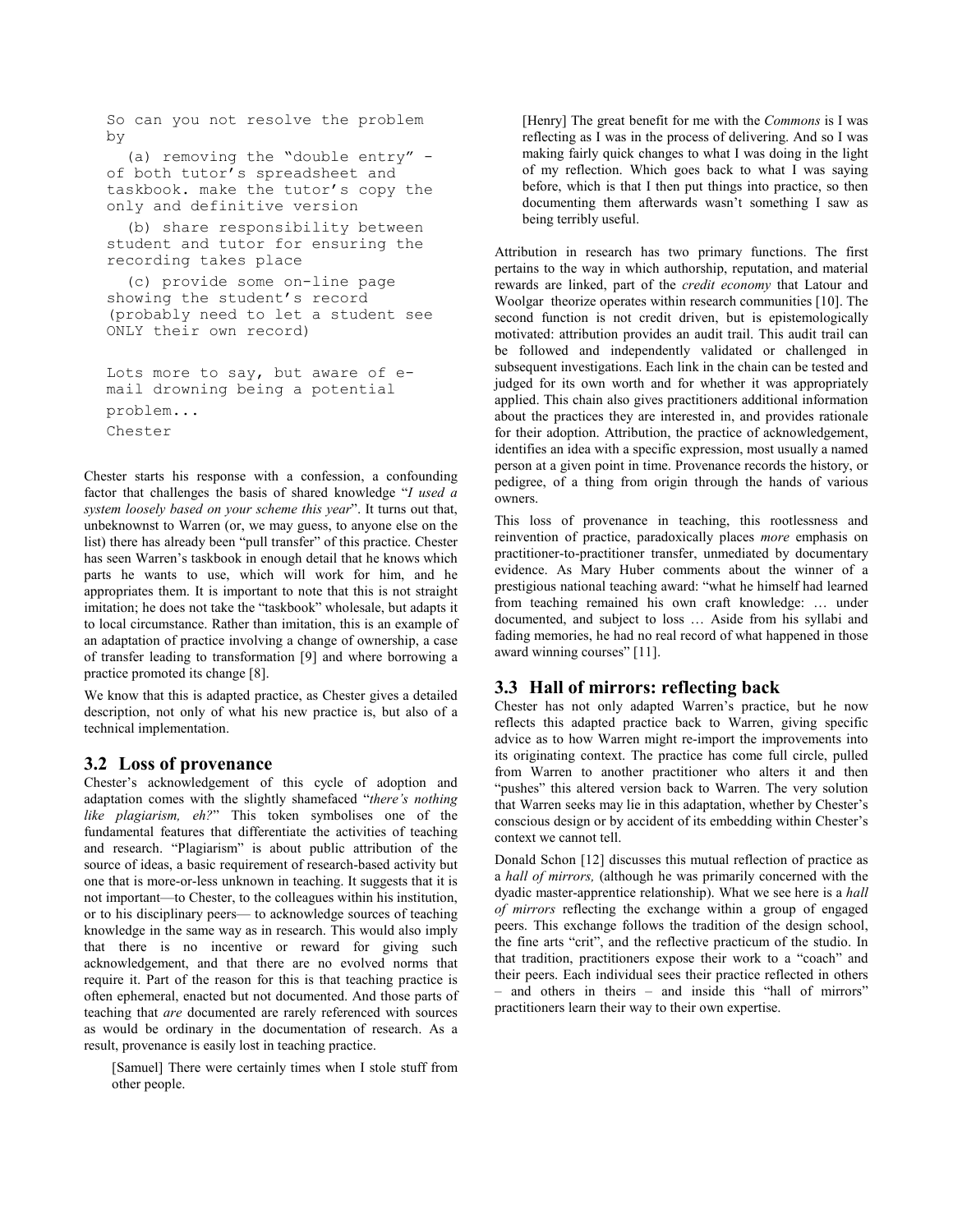## Just the facts … Sidney's Response

| Date: | Mon, 18 Dec              |
|-------|--------------------------|
|       | Subject: Re: Help again? |
| From: | Sidney                   |
| To:   | Chester, Warren          |
| cc:   | Mailing List             |

As ever looking for a simple system ... WE keep the piece of paper, not the students and it is THEIR responsibility to make sure we get it right - obviously we give them the opportunity to do this.

For any student we are not happy with, e.g. Someone who 'produces' 5 questions having been off for 3 weeks, we query them on the code etc. This combined with a couple of (short) class tests seems to keep things in check. Sid

As we can see, Sidney is completely operational. No salutation, no signoff —just the facts. Although his style is sparse, he nevertheless reveals that he, too, has a similar "taskbook" mechanism, which he describes. It is unclear from this contribution whether this practice was in place before the Commons or whether it is a piece of practice adapted from it, but it is sufficiently different to warrant description.

Sidney then also points out how his form of the taskbook deals with a separate problem that can arise—not the original problem that Warren raised. Throughout this message, he does not give an answer, he does not specifically respond to Warren's second question. Rather, he says what he does in his context, and assumes that Warren knows how to map this to his own context. He gives the solution (within his own context) in the first paragraph. In the second paragraph, he provides a lagniappe with additional detail that answers a problem that Warren may or may not have.

## Ending the Exchange: Archie's Response

| Date:     | Tue, 19 Dec  |                                     |
|-----------|--------------|-------------------------------------|
| From:     | Archie       |                                     |
| To:       |              | Sidney, Chester, Warren             |
| cc:       | Mailing List |                                     |
|           |              |                                     |
|           |              | Nice to see the list active again   |
|           |              |                                     |
|           |              | Bits of paper get lost - maybe a    |
|           |              | scan of the sheet each week - ipegs |
| never lie |              |                                     |
| Archie    |              |                                     |
|           |              |                                     |

PS Since I started scanning my inevitably vulnerable bits of paper my life has got easier PPS happy Christmas

Archie starts with a meta-comment about the list, neither about the question nor the responses so far. He is talking about the group as a group that functions in a particular way. Even though the message is addressed to the three respondents and cc'd to the list, the comment nonetheless addresses the entire group.

Archie provides a completely orthogonal solution, with rationale, in 16 words and then signs off. Perhaps on re-reading, this feels abrupt. In any case, he adds a postscript saying that this solution has made his work easier, providing a personal endorsement to the factual details. In this way, not only is his solution orthogonal, but so is his method of making it: he provides a direct suggestion, but accompanies it with a personal testimonial: "This is my practice: I actually do this".

Do we count testimonials as evidence for changes to our practice? Perhaps. But the strength of this as a testimonial will depend on Archie's standing within the group. With Archie's response, the email exchange ends.

## 4. CLAIMS

There are a number of claims implicit in our exposition centred on change of practice among educators. We first make these separate claims explicit, and then combine them to suggest the outlines of a theory of transfer of practice.

## 4.1 Self-Disclosure

"Common knowledge" among disciplinary peers who are not involved in relations of power or formal roles of quality assurance can lead to disclosure and shared pedagogical problem solving. Common disciplinary knowledge when combined with a close understanding of its specific situated instantiations in a variety of classroom settings (as found in the Disciplinary Commons) favours exchange which is characterised by an unusual depth of enquiry. By removing political concerns the costs of disclosing are reduced, which affords a focus on improvement rather than accountability.

## 4.2 Peer Observations

Observation by disciplinary peers across institutions can be a powerful practice for facilitating change, for both the observer and observed. For the observer in particular, seeing new practices in situated contexts allows for spontaneous pull-transfer.

## 4.3 Pull-Transfer

Pull-transfer is a general phenomenon that results from interaction between practitioners. Practitioners directly perceive practices situated elsewhere, and understand the ways in which these practices can be adapted to their own contexts. Pull-transfer contrasts sharply with "in-service" days, staff developer workshops, and researcher theorizing. Rather than a top-down mode of dissemination, it is a peer-to-peer process of diffusion.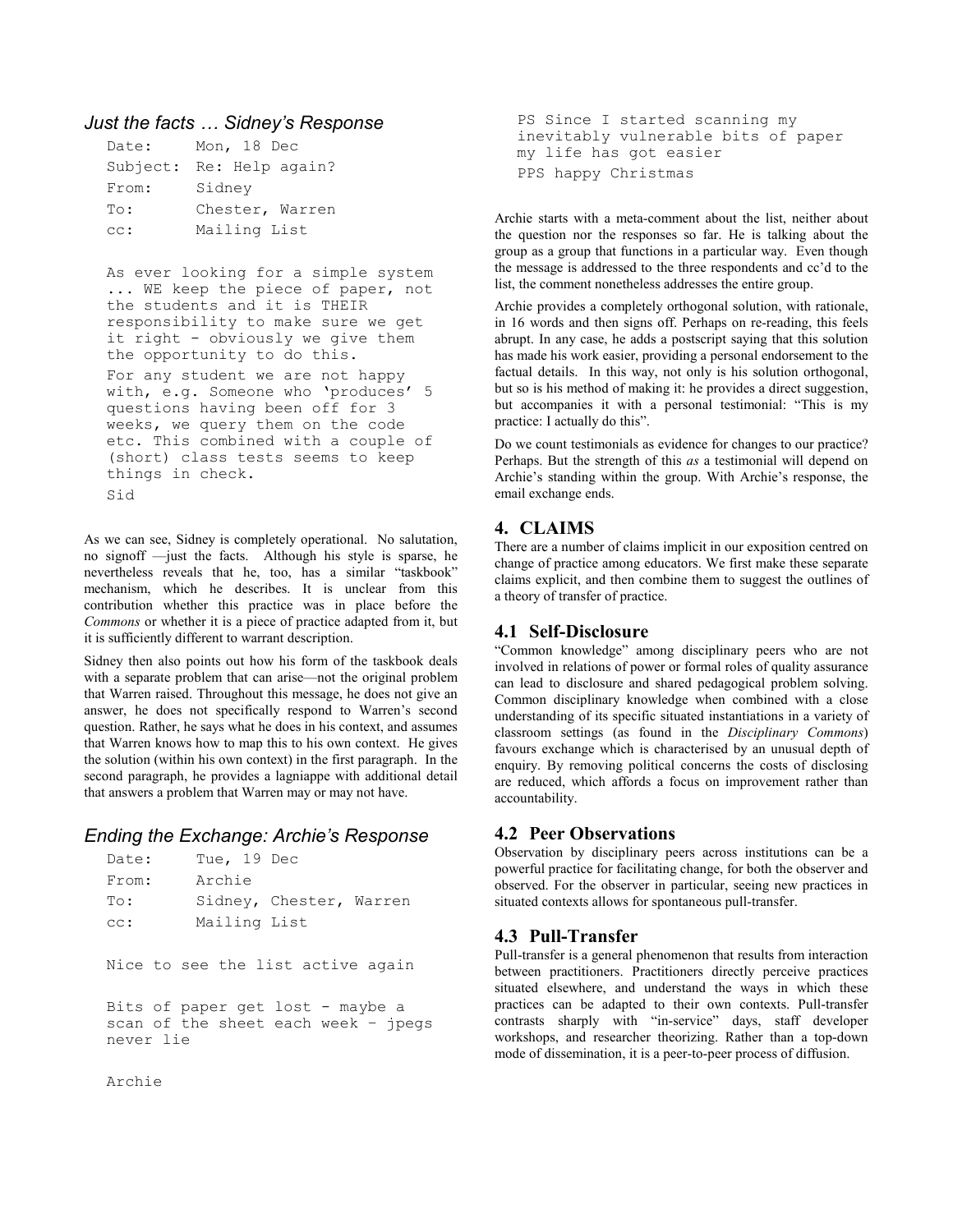#### 4.4 Loss of provenance in teaching

Teaching remains rooted in practice, and not in its documentation. When teaching is documented, it is often in response to formal quality assurance requirements, or promotion procedures, not as part of a process of individual reflection and peer critique: these explicitly internal audiences ensure that such documentation, even when it exists, remains private. At the same time, the values and norms of educational institutions do not require or reward attribution in regard of teaching practice, rendering loss of provenance almost inevitable. Such loss of provenance may in turn result in a loss of status of teachers amongst researchers sensitised to a research credit economy.

"Provenance" in its originating contexts – following the history of paintings or other specific, archival, artefacts – records and notes ownership at every point a picture changes hands. In this way, confidence in the authenticity of the work can be assured. What is guaranteed is that the work is the same as was received; despite changes in ownership it is unchanged, persisting in its original form. In teaching, "provenance" takes on a different character. If we do not know the history of the practice we examine, then we take it as if new. We cannot tell whether this is long-established and well-evolved, worked on by respected educators over time, or whether it was fresh-minted yesterday. Not only that, but we cannot know why any adaptations, or changes, have been made. So "provenance" in teaching, rather than attributing a chain of ownership to assure authenticity, should preserve a record of who the practice was taken from, and what changes were made to fit the new circumstance. In this way a new recipient may understand what changes have been made over time, and why. We call this sort of evidence rationale-preserving transformations.

## 4.5 "Hall of Mirrors" magnifies

## transformation

Within a practitioner community, practices are not only "pulled", but reflected back at their originators. What the originators see in this reflection is not only their original practice, but its adaptation by others within new contexts.

## 5. OUTLINES TO A GENERAL MODEL OF TRANSFER OF PRACTICE

We have identified above a number of elements that we believe begin to characterise transfer of practice. We offer here a more integrated reflection on what this combination of elements implies. We take these comments as preliminary and incomplete, but believe they are sufficiently well supported by our data and related theory to merit discussion.

Our central principle is pull-transfer. We believe this to be central because, if it is the predominant mode of practitioner transfer, it stands in contradiction to accepted forms of top-down professional development. Likewise, it challenges implicit beliefs by educational researchers that research to practice is a simple matter of "dissemination", achieved primarily by publication in research venues. It challenges the notion that teaching knowledge diffuses in the same way as research knowledge.

Staff development workshops and research publications share not only the top-down mode of distribution, but also the type of knowledge that is pushed. Both focus on knowledge that has already been through a deliberate process of generalization and

abstraction. This form of knowledge is taken by some as the very definition of research e.g. "the term 'research' designates an activity designed to test an hypothesis, permit conclusions to be drawn, and thereby to develop or contribute to generalizable knowledge (expressed, for example, in theories, principles, and statements of relationships)" [13].

How would a practitioner access the research literature when faced with a particular problem? How would Warren, faced with his particular problem?

First, he would have to know what kind of a problem he is facing. We should not underestimate the difficulty of this task, especially when "problems" can often be a result of complex configurations of contextual variables, student characteristics, and characteristics of teaching intervention. Second, he would have to generalize the problem, and match its characteristics to the abstract linguistic categories of the relevant researcher community. Should he examine theories of plagiarism? Or motivation? Or classroom efficacy? Third, he would need to seek out and select the identified research literature. Once read, he would need to understand not only what is communicated within the article, but also what it is built on: the cumulative body of work assumed by this researcher community, and hence not explicitly repeated within the article. And finally, he would have to understand how to apply this abstracted knowledge within his particular setting. The situation with staff development workshops is similar, except that Warren would need to attend a workshop in anticipation of having particular problems, in essence banking this knowledge [14] for later use.

It would be reasonable to think that teaching and learning consultants, often centrally located in instructional development units, would be an obvious place to seek more specific information. However, no Commoner considered them a natural resource. When asked about institutional forums for talking about teaching the strongest positive response was:

[Clarence] There is a person in curriculum development who is interested in improving instruction, and is available.

There is a vast chasm between research and practice, not easily bridged. We should not be surprised, then, that Commons participants when they do access literature do so almost exclusively from technical publications, textbooks, and teaching practitioner conferences of disciplinary colleagues.

By contrast, our pull-transfer principle assumes that practitioners operate within an everyday context in which tasks are carried out under pragmatic constraints. Practitioners recognize persistent and recurring problems: too much time marking programming assignments, too many students failing, too many students each term struggling with the semantics of while loops and reference variables. When problems are understood as such it is within the language of teaching within the discipline. Pull-transfer states that practitioners find what they need directly from other practitioners. Because the transfer is peer-to-peer, *adaptation from one setting* to another replaces what would be abstraction and instantiation in a top-down mode of transfer.

Of course, pull-transfer is not an inevitable consequence of practitioners meeting: it does not always occur. It is, however, facilitated by mutual disclosure by people with similar disciplinary knowledge, shared knowledge of one another's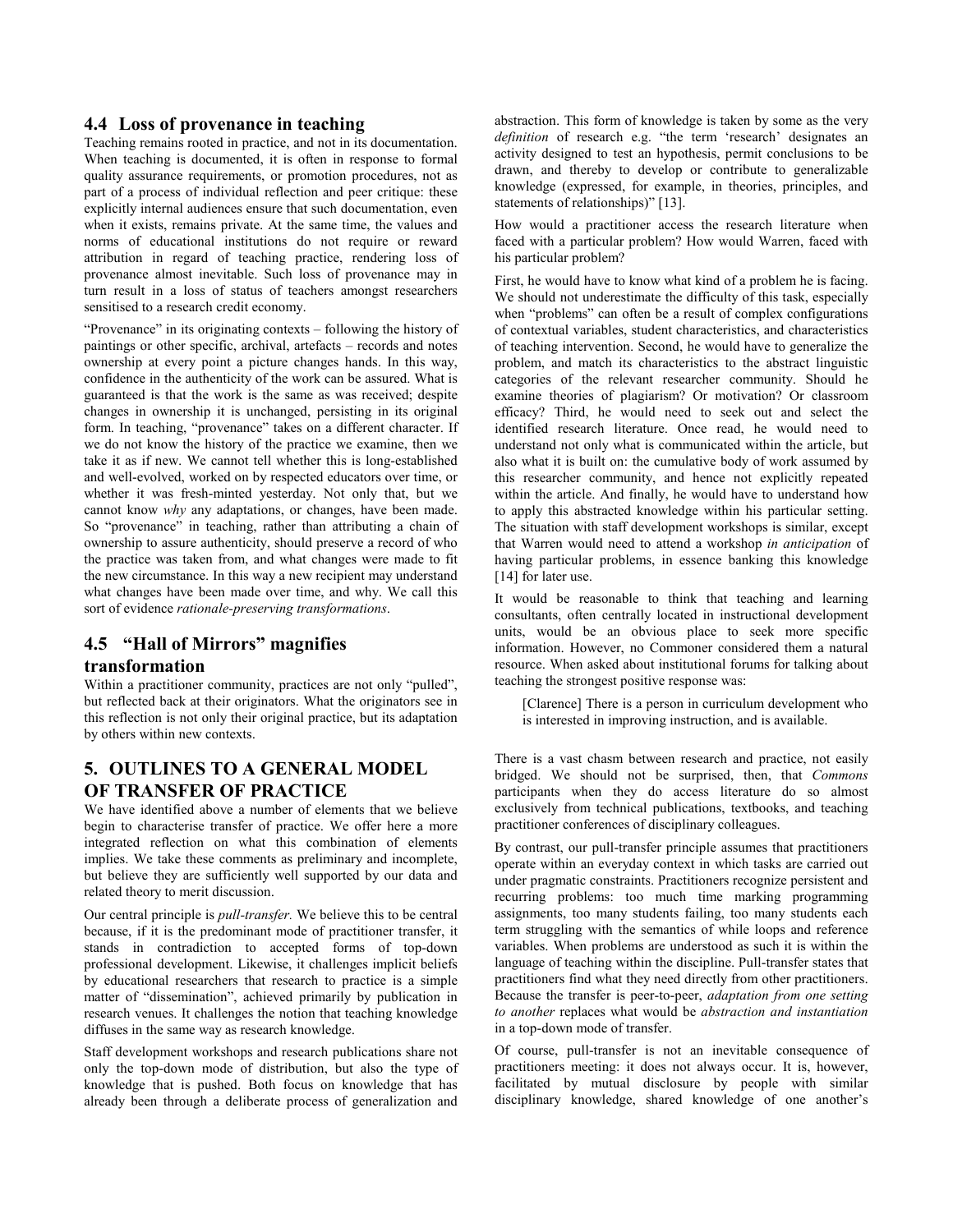classrooms, facing similar kinds of teaching challenges. Such disclosure is, in turn, facilitated by safety from political repercussions, enabling authentic dialogue between participants. Thus, improving educational quality assurance may have more to do with strengthening practitioner networks than with regimes of formal accountability and sanction.

How then, might useful CS Education research results enter a disciplinary network such as that formed by a *Disciplinary* Commons? How might new ideas "from above" find their way in? We conjecture, albeit tentatively, that a few individuals within such networks may serve as "brokers" between communities [15] in both accessing theoretical knowledge and translating it into terms and practical examples that make it meaningful for this particular practitioner community. Such community members who become enthused of particular practices or approaches from outside of their normal disciplinary sphere and enthusiastically promote them to their colleagues have been called "evangelists" elsewhere [9]. In CS, recent subjects of evangelism have been learning theories of constructivism[16] and co-operative learning [17].

Using the terms of social network theory [18], these evangelists serve as weak ties to external social networks, and knowledge moves from one network to another through these weak ties. But once this new knowledge has entered the practitioner network, the strong ties among its members (facilitated by mutual disclosure, pull transfer, etc.) enable such ideas to quickly diffuse, altered and adapted at each step. With strong practitioner networks, fewer brokers are required for new ideas to get to the point of practice.

[Samuel] Assessment stuff in general I'm going to do differently this semester. I think I'm going to do … CATs [Angelo and Cross's Classroom Assessment Techniques [19]], which I haven't tried before (Interviewer: where did you get the idea for that?) Well, Ida at University Y has been doing that for a long time. I've heard her talk about it before, but it wasn't until we were in this group together that … I heard … more detail about the sorts of things that she does … she typically does them in labs and has some more elaborate tricks

In this case, Ida is the weak tie to another community (this time of experts in assessment in higher education), and Samuel does pull transfer within the Commons network when seeing how these have been instantiated within Ida's courses.

We thus posit pull-transfer as an important mechanism for change of practice among teaching practitioners. What our investigation does not (and cannot) tell us is the prevalence of this change mechanism relative to other mechanisms<sup>1</sup>; this will require additional research and a different set of research methods.

## 6. METHODOLOGICAL CODA

j

In this paper we have combined several methods. Centrally, we have provided a hermeneutical analysis of a verbatim email exchange on a mailing list. The exchange was taken from the mailing list from the UK Commons, which included all of the UK participants and one of the authors. E-mail is a fact of academic life and a familiar communication genre. However, by applying an hermeneutical analysis to naturalistic speech, what is revealed about the participants, their situation and attitudes is, we contend, more illuminating than might be obtained solely by more intrusive and researcher-driven methods (e.g. interviewing) [20, 21]. For us, the power of this approach is in the very prosaic nature of the data; no-one would take the trouble to invent something so banal, and its unguarded ordinariness reveals complexities and nuances which may be frightened away, or obscured, by more direct questioning. In focusing on everyday speech and the way in which mundane actions both constitute and construct social life, we share some of the goals—though not the methods—of ethnomethodologists [22].

Our understanding of the text was informed by our own situatedness within the Disciplinary Commons, by the fact that we share "vulgar competence" with the participants – that is, that we, too, are practicing CS educators [23]. Our role in the Commons was as project developers, jointly in the year preceding the monthly meetings and (separately but in parallel) as project leaders at two different sites during the year of meetings. Our primary role during the sessions was to structure critical engagement among the participants about the relationship between the teaching and learning that was occurring in participants' classrooms: in pairs, in small groups, and in plenary. We took reflective notes immediately following each of the monthly sessions, which we jointly debriefed by telephone shortly after. Thus, many of the themes discussed here began to emerge through our direct observation and participation in the Commons and our monthly discussions.

In this way our participation in the *Commons* was unlike that of the other participants because of our leadership roles. To get further insight into the effect of the *Commons* on participants' understanding of their own teaching practices, we undertook two surveys of all participants and conducted semi-structured interviews with  $\overline{4}$  participants from the US Commons and 5 participants from the UK Commons.

The first survey was administered during the last of the monthly meeting, and all responses were anonymous. All participants of both Commons completed this survey. Questions were primarily constrained choice (Likert scale) ratings of evaluative questions, e.g. "I would recommend the Commons to a colleague", and "The three most valuable parts of the Commons were". Results from this survey are reported in [2]. The second survey was administered via a web form one month after the final monthly meeting; responses were automatically pseudonymized (though we had access to the pseudonymization table). All participants of both Commons completed this survey. The questions were openended and focussed on the identity of the participants within practitioner communities, e.g. "who do you talk to about teaching?", "What published material do you read with regard to your teaching?" Finally, we undertook semi-structured interviews with approximately one third of the participants four months after the final monthly meeting. Each of us had a separate telephone interview with three participants from the Commons that the other person led, and three additional participants were interviewed by telephone by Jessica Yellin, a researcher at the Center for Engineering Learning and Teaching at the University of Washington. Interviews were digitally recorded and transcribed verbatim, using a commercial service. At this stage, questions were focussed on participant perception of the course portfolio they produced, of the Commons project as a whole, and of any changes to practice that resulted from their participation. Quotes

<sup>&</sup>lt;sup>1</sup> We thank an anonymous reviewer for making this point and for suggesting that pull transfer may also apply to research.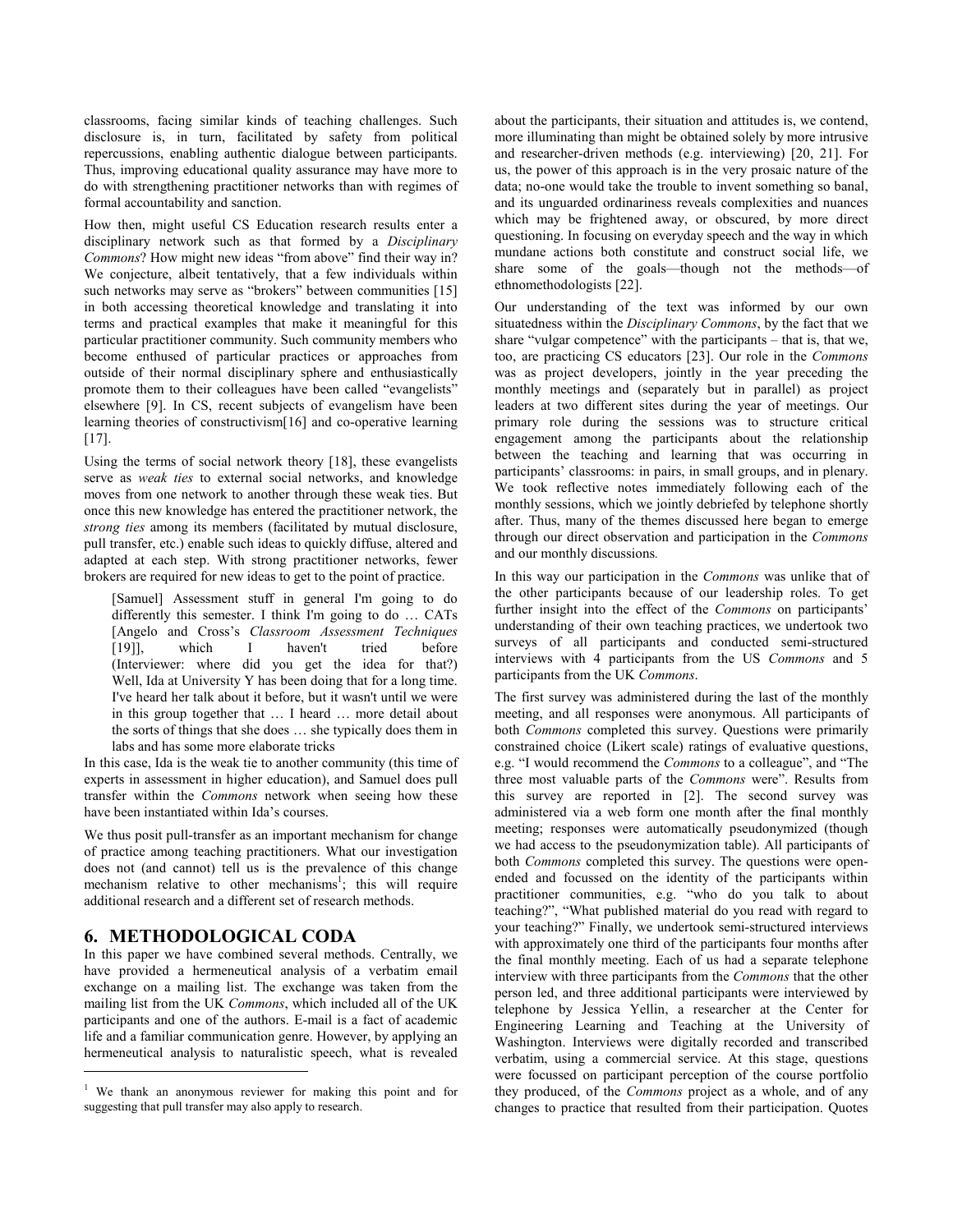from this data are included in this paper, identified by pseudonym. Pseudonyms preserve gender.

We undertook a grounded theory analysis on this data [24]. By grounded theory, Strauss and Corbin "mean theory that was derived from data, systematically gathered and analyzed through the research process." Theory is taken as a set of relationships between concepts which provide a coherent account for the data encountered and can be used for explanation or prediction. The grounded theory procedures that we used included open coding, which identifies conceptual categories within transcripts of interviews and naturalistic speech, axial coding, which relates categories to subcategories, and selective coding, which integrates and refines the different categories. We also undertook memoing, in maintaining an ongoing record of the analysis as it evolves through interaction with the data, and constant comparison which involves alternation between the development of theoretical ideas and their validation in the data.

We open coded two surveys together to develop initial categories and to calibrate coding practices. We then separately coded surveys of the participants in our respective *Commons* and of the interviews that we each carried out, discussing coding categories as they emerged. We were sometimes aided, sometimes thwarted in our analysis by our use of Nvivo software. Following open coding, we did axial and selective coding together, merging, splitting, and grouping categories. We maintained reflective memos and debriefing notes throughout the coding process.

We differed from a strict "Strauss and Corbin" regime in that we had a number of theoretical conjectures prior to commencing the data analysis, developed primarily from our direct involvement in the project. We sought validation for these conjectures from the data, and abandoned or changed those that were not supported. But equally, strictly grounded theoretical conjectures emerged that we had not understood prior to interacting with the data. We iterated frequently between developing theoretical propositions and validating these propositions from the data.

What we have not done is to consider whether the transfer practices we observe here share features with transfer in other domains; this must be regarded as "future work".

#### 7. SUMMARY

In bringing an ethnomethodologically-inspired approach, we capitalise on our closeness (as researchers) to the practices and practitioners we study. In taking as primary data naturallyoccurring texts (rather than researcher-instigated investigations) we hope to open the space of research methods considered by CS Ed research. By coupling this situated investigation with additional grounded theory analysis, we suggest that general observations with respect to how teaching practices transfer may be drawn from a close examination of a single situation.

#### 8. ACKNOWLEDGEMENTS

Our thanks to the participants in the Disciplinary Commons, particularly to Warren, Chester, Sydney, and Archie. Thanks to Jessica Yellin; her interviews of Commons participants are models of researcher skill. The Washington State Board of Community and Technical Colleges, the University of Washington, Tacoma (UWT), the Institute of Technology at UWT, and the UK National Teaching Fellowship Scheme all provided critical support to carry out the Disciplinary Commons project. The SIGCSE Special

Projects Fund provided funding so that we could spend time together analyzing the project data. And the University of Washington's Helen Riaboff Whiteley Center at the Friday Harbor Laboratories provided the ideal place in which this work could take place. For all of this support we are deeply grateful.

## 9. REFERENCES

- 1. The Disciplinary Commons. 2007. http://www.disciplinarycommons.org
- 2. Tenenberg, J. and S. Fincher. Opening the door of the computer science classroom: the Disciplinary Commons. in Proceedinds of the 38th SIGCSE technical symposium on Computer science education 2007. Covington, KT.
- 3. Searle, J.R., Speech acts : an essay in the philosophy of language. 1969, Cambridge: Cambridge University Press.
- 4. Brown, J.S., A. Collins, and P. Duguid, Situated cognition and the culture of learning. Educational Researcher, 1989. 18(1): p. 32-42.
- 5. Lave, J. and E. Wenger, Situated learning : legitimate peripheral participation. Learning in doing, social, cognitive, and computational perspectives. 1991, Cambridge: Cambridge University Press.
- 6. Gosling, D., Models of Peer Observation of Teaching. 2002, Higher Education Academy.
- 7. EPCoS, Effective Projectwork in Computer Science. 1999. http://www.cs.kent.ac.uk/national/EPCOS
- 8. Fincher, S., M. Petre, and M. Clark, eds. Computer science project work: principles and pragmatics. 2001, Springer-Verlag: London.
- 9. Fincher, S. From transfer to transformation: towards a framework for successful dissemination of engineering education. in Frontiers in Education. 2000.
- 10. Latour, B. and S. Woolgar, Laboratory life : the construction of scientific facts. 1986, Princeton, N.J.: Princeton University Press.
- 11. Huber, M.T., Disciplines and the development of a Scholarship of Teaching and Learning in the United States of America. 2002, Higher Education Academy.
- 12. Schon, D.A., Educating the reflective practitioner : toward a new design for teaching and learning in the professions. The Jossey-Bass higher education series. 1987, San Francisco: Jossey-Bass.
- 13. United States. National Commission for the Protection of Human Subjects of Biomedical and Behavioral, R. and E.a.W. United States. Department of Health, The Belmont Report : ethical principles and guidelines for the protection of human subjects of research. DHEW publications ; nos.(OS)78-0012, (OS)78-0013 and (OS)78-0014. 1978, Washington, D.C.: Govt Print. Off. [for] Department of Health Education and Welfare.
- 14. Freire, P., Pedagogy of the oppressed. A continuum book. 1970, New York: Seabury Press.
- 15. Wenger, E., Communities of practice : learning, meaning, and identity. Learning in doing. 1998, Cambridge: Cambridge University Press. xv, 318p : ill ; 23cm.
- 16. Ben-Ari, M. Consructivism in Computer Science Education. in Proceedings of the twenty-ninth SIGCSE technical symposium on Computer science education. 1998. Atlanta. GA: ACM Press.
- 17. Beck, L.W., A.W. Chizhik, and A.C. McElroy. Cooperative learning techniques in CS1: design and experimental